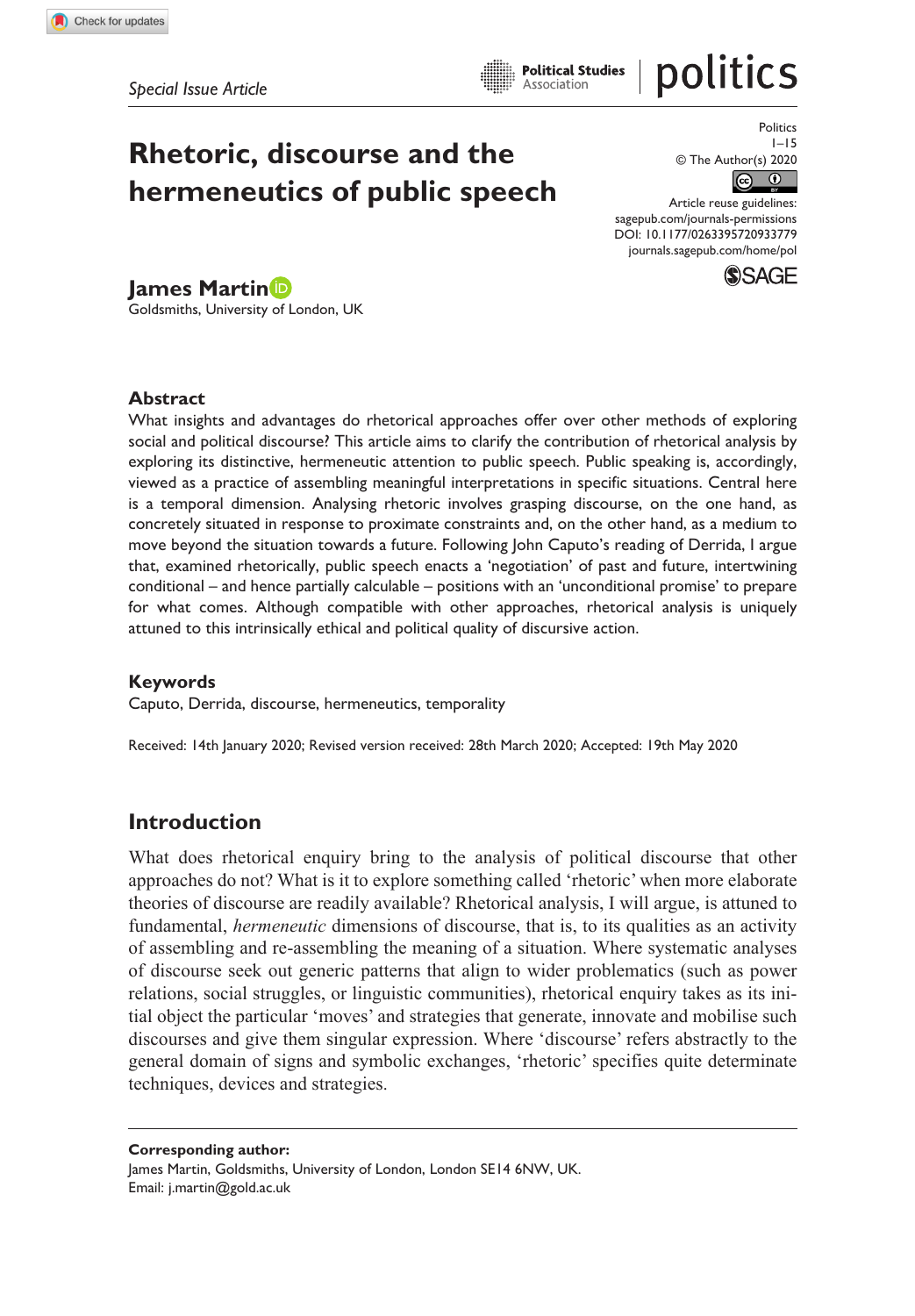Rhetorical analysis is, of course, compatible with other approaches to discourse and contributes productively to their application. But it starts out by exploring discourse at a finer scale than many discourse theories, observing the formulations and gestures of concrete 'performances'. Here, it reveals its origins in the ancient study of public speech and oratory, with a focus on practical rather than theoretical knowledge. Rhetoric named and classified the many observable, yet flexible, formulations of words and symbols employed in delivering verbal arguments on particular occasions. Speakers were instructed to give attention to an occasion's practical purposes, its peculiar conventions, and the character of its audiences, each of which was perceived to constrain the proper organisation of discourse.

Today rhetoric applies well beyond the paradigm of individual speakers and live, verbal speech to include forms of writing, imagery, and non-live communications, frequently consumed by audiences in ways other than attendance at formal occasions. Nonetheless, rhetoric's unique focus on how meaning is figured for practical contexts by selecting known expressions and using repeatable techniques gives it enduring value for examining public discourse, which remains replete with speakers giving speeches, defending and challenging arguments, gesturing allegiances and making verbal announcements. These are certainly not the only types or scales of discourse at work in politics, for sure, but I will focus primarily on speech events because they constitute vital moments in the active generation and circulation of political meaning.

More than merely adding granularity to more encompassing theories, however, rhetorical enquiry also illuminates the 'risky' and open-ended nature of discursive action that other approaches frequently underplay. Speech interventions – whether verbal, textual, visual or some combination – are never guaranteed to work and never permanently fix meaning. That is precisely why they rely on certain conventions or known formulations in the first place. Political speakers undertake to negotiate the available gaps between convention and exception – between, that is, received interpretations and the invention of wholly new stances. Occupying that 'in-between' space, rhetorical activity recasts convention by exposing it, in varying degrees, to a more-or-less subtle 'play' so as to provoke new ways of thinking, speaking or acting. This, I want to suggest, aligns rhetorical analysis with what John Caputo, following Jacques Derrida, has called a 'radical hermeneutics', for which making 'interpretations' occurs against an unconditional temporal opening to the future. Because of its attention to specific situations, rhetorical enquiry encourages us to ask how – and how effectively – public speech negotiates the present and the future. More than other approaches to discourse, I claim, rhetorical study foregrounds the ethical risk and responsibility of speech as a means to encounter the unknown.

### **Rhetoric or discourse analysis?**

Contemporary analysts have a rich variety of approaches to explore and explain the workings of public speech. These include nuanced accounts of political ideology, approaches to language and discourse drawn from linguistics, media studies, literary theory, and various theoretical methods such as 'poststructuralist' conceptions of power and identity (see, *inter alia*, Charteris-Black, 2014; Howarth, 2000; Mills, 1997; Reisigl and Wodak, 2001). Such approaches offer impressive, encompassing frameworks that highlight conceptual patterns and associations, formal and informal textual strategies, and the wider power struggles that shape, and are shaped by, public speech and communication. Despite many differences of emphasis, all acknowledge that the statements, arguments, and narratives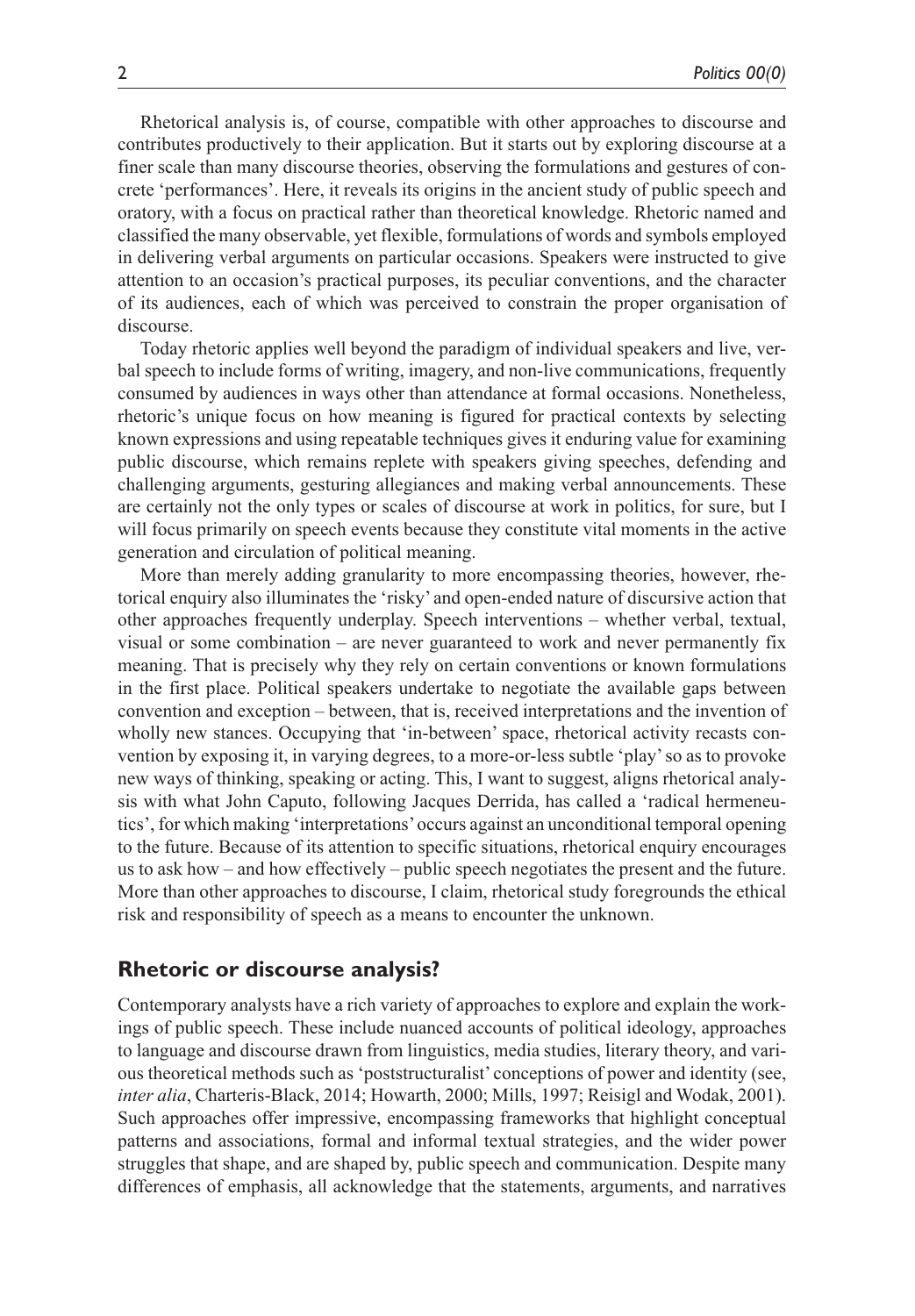through which policies, perspectives, and disagreements communicate are fashioned in symbolic relations that enable and constrain the expression of meaning. They share an appreciation of speech as a form of 'discourse' – a complex system of often implicit, socially held coordinates governing the formulation of meaning.

In key respects, these approaches are distinctly modern inventions: they emerge from a modern preoccupation with the *social* domain (rather than sacred texts, or inherited custom and tradition alone) as the ultimate horizon of meaning, one that is intrinsically open to variation and revision. Nonetheless, they are indebted to the historical tradition of rhetorical enquiry dating back to ancient Greece and Rome in as much as they focus on argumentative constructs and the mutual interplay of different positions and techniques. For example, the analysis of political ideologies explores conceptual constellations supporting argumentative traditions (see Freeden, 1996); 'critical discourse analysis' draws from linguistics but, in some instances, validates rational deliberation as a normative model (see Fairclough and Fairclough, 2012); and 'poststructuralist' discourse theories frequently highlight metaphors in political discourse (see Laclau, 2014). Although these approaches engage, sometimes closely, with rhetorical themes and concepts, they focus on exemplary motifs rather than the full range of its techniques and devices. Discourse tends to be conceived inclusively, but rather abstractly, and defined by generalising specific rhetorical motifs as the pivot on which discursive systems balance: for example, enduring ideological contests, linguistic repertoires, or struggles over identity.

The rhetorical tradition, however, lacks a single theoretical framework of its own. Its insights are not organised around an abstract theory of society but, rather, are culled from a multiplicity of observations and customs across more than 2000 years (see Herrick, 2005). There are numerous traditions supporting these insights, but few offer generic or systematic accounts of discourse 'as such'. Rather, they mirror the shared, but also widely divergent, preoccupations of instructors and speakers in elite contexts that, in most instances, have long since passed away or transformed: public law courts, participatory democratic assemblies, and numerous popular ceremonies (see Pernot, 2015; Vickers, 1988). The rhetorical tradition's approaches to speech are not that of a modern social science – with the goals of objectivity, expertise and 'critique' (see Felski, 2015) – but, rather, forms of civic instruction and its associated 'practical wisdom'. The reason for knowing how to speak in public settings was to pass on, improve and promote effective speech in the polis. Ancient rhetoricians were usually instructors, not academic analysts or critics. By consequence, the knowledge they imparted presupposed environments where the display of attention to communal bonds, and the performed fashioning of selfhood in their light, was self-evidently valuable and allocated greater ethical significance than it is today. Also, to speak publicly, and to do so effectively, was not just a communal obligation, it was often a strategy of survival in highly competitive contexts. In ancient Greece and Rome, as Habinek (2005: 6–7) points out, public oratory staged struggles over the allocation of 'honour' and 'shame', where 'silencing' one's opponent could often result in their personal ruin. Rhetorical advice may have sometimes invoked grand ideals, but it was acutely sensitive to what worked and what didn't.

Contemporary rhetorical enquiry's roots in the humanistic observation of speech practices, not in social theory, means its practical focus may appear narrower than the scope of the modern social sciences – on concrete strategies in very particular historical contexts rather than on meaning and symbols generally – and bound up with ethical assumptions that can seem very un-modern. These features are sometimes regarded as evidence of the weakness of rhetoric as a body of knowledge. The relative absence of theoretical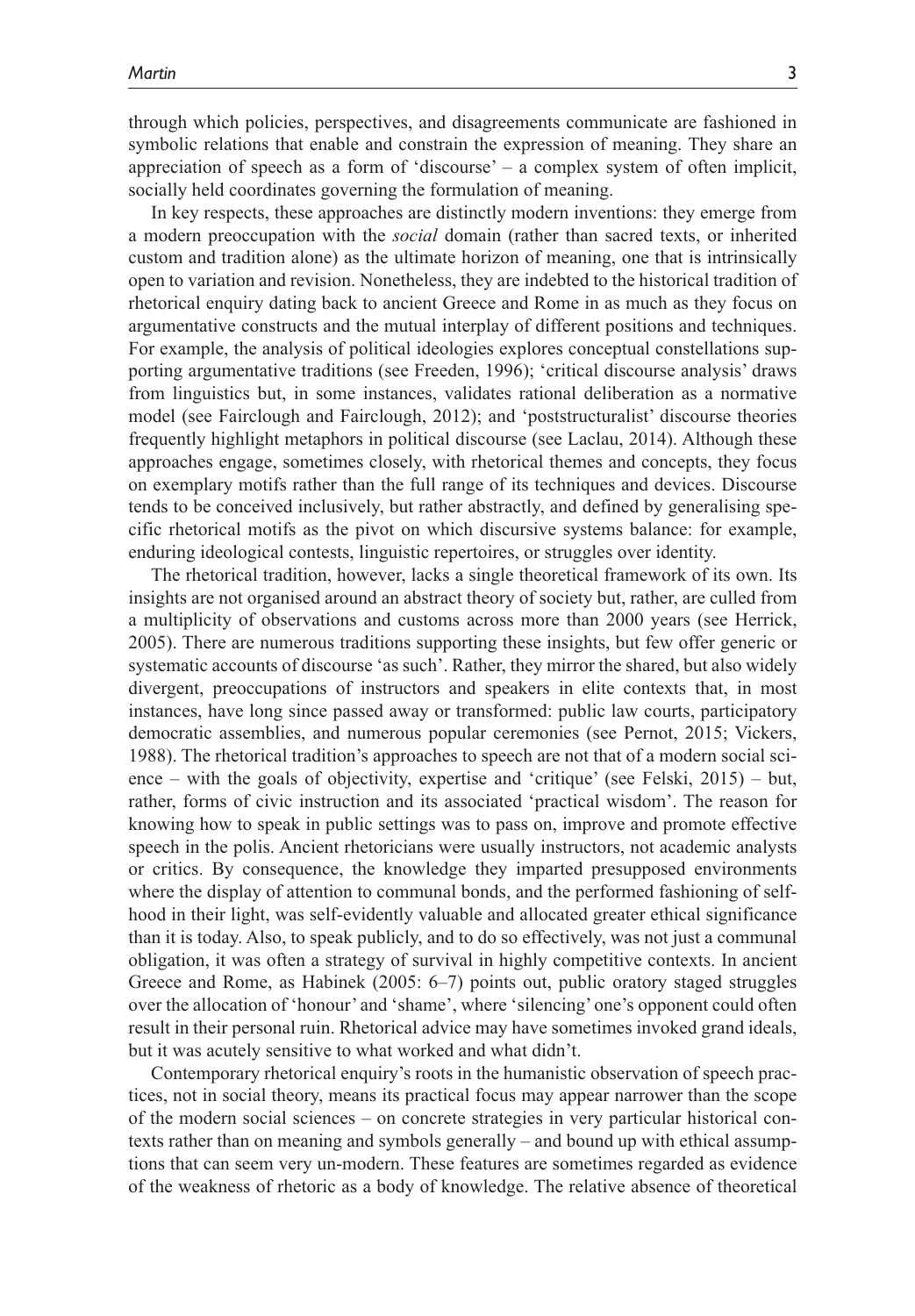grounding to rhetorical enquiry, argued Plato in a criticism that has endured, deprives it of a 'universal' philosophical or moral basis for critical judgement. Likewise, its assumed ethical orientation is often perceived as flimsy, highly variable and therefore open to cynical abuse. Yet, this flexibility is also a strength. There is scope in rhetorical enquiry for a universalising approach to argument (see Perelman and Olbrechts-Tyteca, 1969) and for critical social enquiry (see Mckerrow, 1989). Tellingly, instructors of speech and communication, speech writers, and politicians still look to the practical knowledge of rhetoric as a body of examples and insights – rather than to complex and specialist discourse theories – precisely because of this concrete, mobile and civically attuned character.

We might well ask, then, what rhetorical enquiry brings to the study of public speech given these differences and specificities. Without roots in social theory, is it more than just a summary of speaking habits for different occasions? What deeper input, if any, can it provide? Below I want to claim that attention to rhetoric does indeed offer valuable resources for studying political behaviour, which can complement more encompassing theories of discourse. But it also provides a distinct perspective that contrasts with such theories' tendency to generalise around certain themes. That, however, requires we appreciate rhetorical enquiry has a distinct hermeneutic focus, namely the 'moves' that assemble and reassemble meaning in particular situations.

### **Situated interpretations**

Public speech and communication are rarely included under the lofty label 'hermeneutics'. More often than not, such discourse is associated with partisan bickering, manoeuvring for positions of personal or party advantage, even ideological posturing – in short, contests for power and influence. Hermeneutics, by contrast, explores practices of textual interpretation and, as a branch of philosophy, is associated with weighty and rigorous enquiries into law, theology or aesthetics, where the question is how to understand the meaning of specific statements against a backdrop of received intellectual and textual traditions (see Grondin, 1994). Public discourse, by contrast, is – not unreasonably – perceived as the immediate flux of events, superficial opinions and disagreements, not statements of enduring significance to be closely deciphered. Yet such discourse involves making interpretations, too, and not all are reducible to tactical power contests. Public speech encompasses political disputation and campaigning but also diplomatic speech, formal statements and press encounters, memorial discourse and eulogies, confessional revelations, critical interrogations in public committees, legal clarifications and, increasingly, informal observations and interventions on social media. These draw upon traditions of thought, styles of address, and apply concepts and arguments, as well as reinvest ideas with practical or moral significance and are irreducible simply to one type of speech alone.

Hermeneutics originally concerned how meaning is translated from one context to another, often where inherited truths and authorities must be brought to bear on new circumstances and problems. As a theory of meaning, it makes explicit the choices and conventions by which, in established fields of interpretation, we understand (or not) claims to 'truth' about the world. Zimmerman (2015: 10–15) usefully identifies three guiding principles in hermeneutic reflection: first, that human subjects are deeply bound up with their social and material worlds, not separate 'minds' sealed off from their environments. We are inescapably immersed in interpretive traditions and conventions that mediate our experiences and assign them meaning and value. Second, our capacity to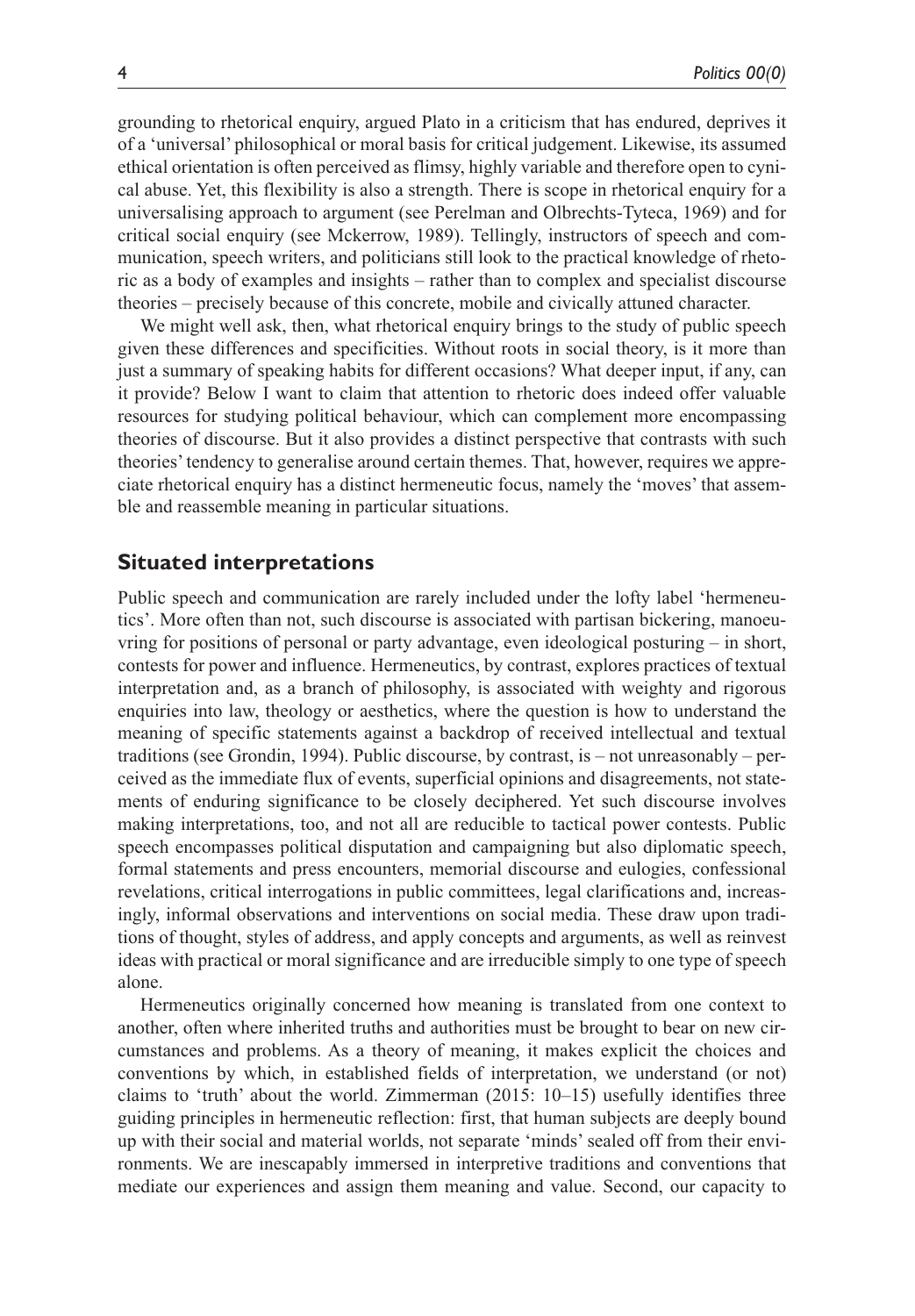reason and determine truth is therefore never disengaged but always projected by way of the meanings we inherit that shape our practical encounters. Truth is not a 'discovery' about things 'out there' but an *event* that inhabits us and projects us forward. And third, we find and transmit this truth primarily by way of language, which, via vocabularies and concepts, metaphors and symbols, insert our reception of the unfamiliar into established 'horizons' of meaning. For the hermeneutic philosopher Hans-Georg Gadamer (1989: 385–391), famously, reaching understanding is properly grasped not as the achievement of accurate description but as an ongoing 'conversation', or dialogue, whereby we adjust and expand our conceptual and aesthetic horizons to encompass new perspectives.

Public speech might well be conceived as part of this ongoing interpretive conversation, even if hermeneutic philosophers have tended to set it apart. What is distinctive, however, is the apparent primacy of an *immediate* situation. Public debates and arguments are preoccupied less with 'deep' historical or universal meanings (as would be scholars of jurisprudence or art historians, for example) but with the practical significance of their pronouncements in the short run. For critics, that is precisely the problem: politicians compete to determine the course of events by purposefully 'stretching' truths and over- or understating problems to shape the situation in ways that, ultimately, favour their own quests for power – accusations that are currently made around, for instance, climate change, security threats, or the advantages of major policy changes such as Brexit.

Often, then, public discourse seems less a hermeneutical conversation than a crude struggle for attention or domination. Conflicts of interpretation and a tendency to mutual disruption, rather than dialogue, are frequent – as President Trump's abundant stream of Tweets readily demonstrate. Yet, even if we acknowledge the public realm as a locus of competition, the interpretations at work are rarely reducible to some passing effervescence. Rather, they seek an enduring impact by orienting themselves towards a situation *in the present*, utilising what Aristotle (2018: 6) called the 'possible means of persuasion' to retrieve opportunities for the future and thereby to generate coalitions of interests and partial forms of consensus as platforms for policy. Rhetoric's focus is therefore not on the superficial or ephemeral aspects of discourse (as is often decried) so much as on how meaning is figured in any instance to define a situation and determine its unfolding consequences.

My suggestion here, then, is that the focus of rhetorical enquiry is on discourse as a practice of meaning-making as it relates to a prevailing situation that both constrains and motivates speech. This lends it a quite distinct hermeneutical orientation. The 'situation', as rhetoric scholar Lloyd Bitzer (1968) put it, typically comprises a speaker, audience (or set of audiences), and motivating problem (or 'exigence') that, together, impose conditions on how meaning is effectively constructed (see Martin, 2015). I will return to the question of temporality shortly but, for now, we can already see how the situatedness of rhetoric underscores certain hermeneutical particularities. The interpretive process here involves orienting audiences towards an identified problem or circumstance, and not exclusively to a fixed tradition of ideas or doctrine. The latter may certainly be a resource (and hence also a constraint) for speakers but political speech itself involves reformulating such resources anew so that they respond to the present context. Rhetorical enquiry's attention is on the strategies made in this response. The many and varied choices of argument, genres of address and linguistic styles in rhetoric are interpretative 'moves' that foreground problematic aspects of the situation, either in part or in general (e.g. as a crisis, or a failure of policy or leadership) – thereby rendering them meaningful and so amenable to practical resolution (see Finlayson, 2006). For example, in the United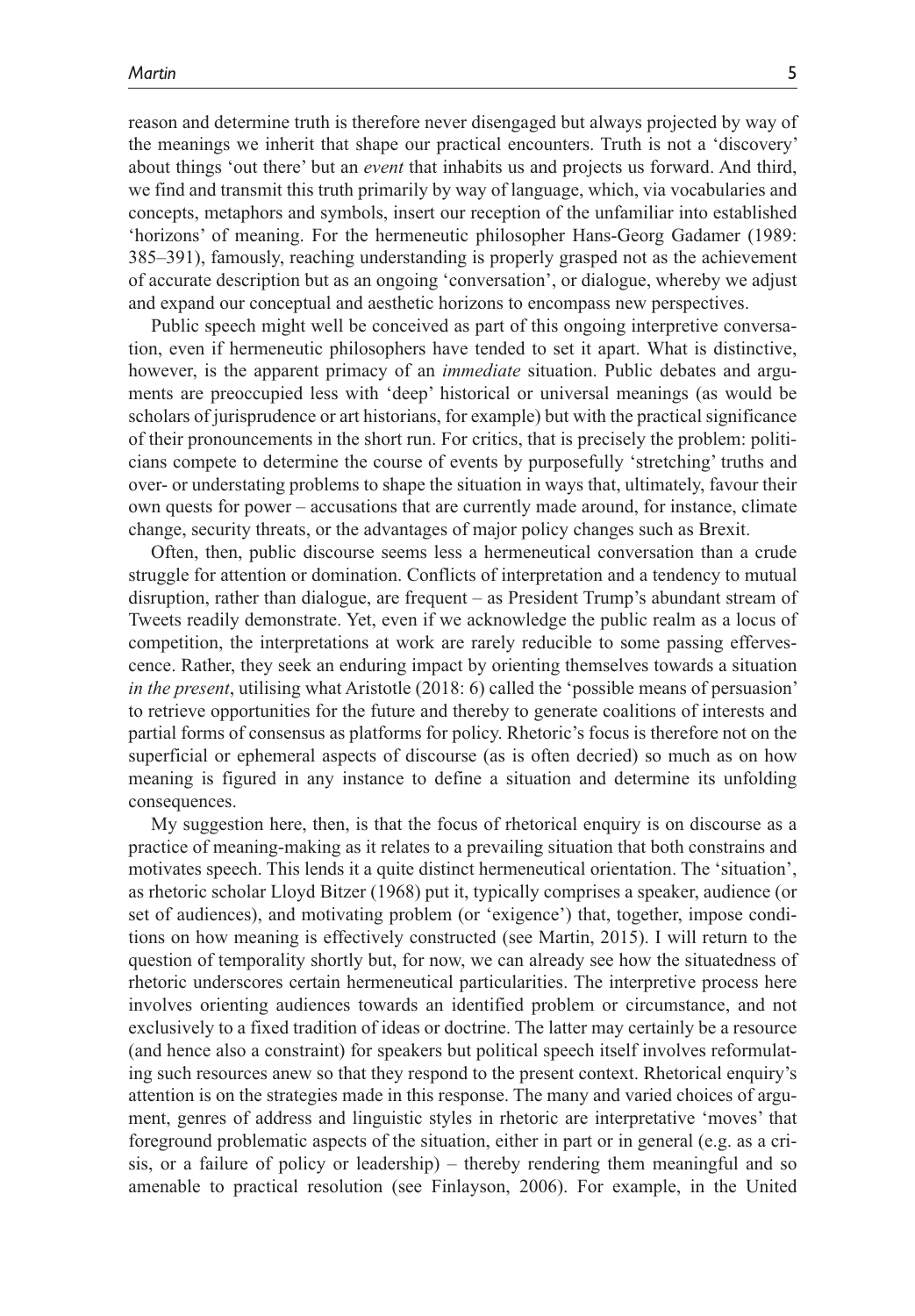Kingdom's 2019 general election, Conservative leader Boris Johnson's oft-repeated campaign phrase 'Let's Get Brexit Done' addressed the electorate with a simple and clear invitation to resolve a deadlock (Perrigo, 2019). What had been an entrenched and endlessly divisive policy disaster was successfully refigured as a discrete practical hurdle that merely required sufficiently motivated will-power to overcome.

Of course, electoral campaigning lends itself to pithy slogans because it involves a rhetoric aimed at compelling a judgement on the part of the audience. But other types of rhetoric are free of this overt compulsion. Epideictic (or 'display') speech – such as US Presidential inaugurals, memorial orations or award-giving events – comprise ritual occasions that grant speakers platforms to indulge praise or direct blame, define current problems, and selectively invoke common feelings with audiences who, largely, remain passive (Condit, 1985). Swedish environmental activist Greta Thunberg's recent widely publicised speeches, for example, employ an epideictic form of moral accusation regarding the inescapable urgency of climate change (see Milman, 2019). Here, the display of anger and frustration is itself the message – rather than any new information or insight. Such declamations are now widely consumed and recirculated on social media – from Tweeting to blogging, podcasting and broadcasts on YouTube: digital platforms designed for transmitting personalised responses to situations with observations, characterisations, and emotive expressions that invite 'spontaneous' acclaim from audiences rather than critical judgement.

Understood hermeneutically, then, a rhetorical approach to discourse focuses on interpretative choices formulated within the constraining horizon of a prevailing circumstance. Unlike the traditional concerns of philosophical hermeneutics, however, public speech rarely involves the achievement of 'shared understanding', though it may aspire to. If it does, such understanding remains provisional, unevenly distributed, and vulnerable to disagreement. Unlike expert legal or theological conversations, public disputes and commentary unfold on the assumption that full moral agreement is unlikely, or at least precarious. Political audiences are permanently ready to disagree and disrupt the prospect of consensus, positioning themselves as critics with alternative interpretations and offering contrasting stances. Of course, democratic debate typically occurs within the parameters of a general agreement on *how* to disagree (e.g. within the terms of the law, convention, taste and so on), although even that is open to challenge and variation. The ultimate authority in formal politics, however, tends to be the procedural formation of numerical majorities, not a substantial consensus. That lends political speech, in particular, the positional and conflictual character that makes it distinctive since interpretations retain a partisan nature that can seem deliberately performed for the sake of affirming one side rather than aimed at achieving moral understanding.

For these reasons, we might characterise a hermeneutics of public speech as one of *action* rather than *text*. Although speech is usually expressed in the form of spoken or written text, and arguments draw upon known concepts and doctrines, the overtly positional nature of political dispute means that, in rhetoric, we are dealing not with the strict application of language alone but, rather, the framing of the space of argument itself. Rhetorical speech encourages audiences to perceive their situations from distinct standpoints, thereby disposing them favourably or unfavourably to positions (regarding policy outcomes, moral opinions, events or leaders) that may or may not be announced directly. Making an interpretation of that kind entails judging where to place emphasis, how to characterise an issue, emphasise certain features over others, invoke doubt or certainty, and so on – all of which involves combining manoeuvres that purposively reorder and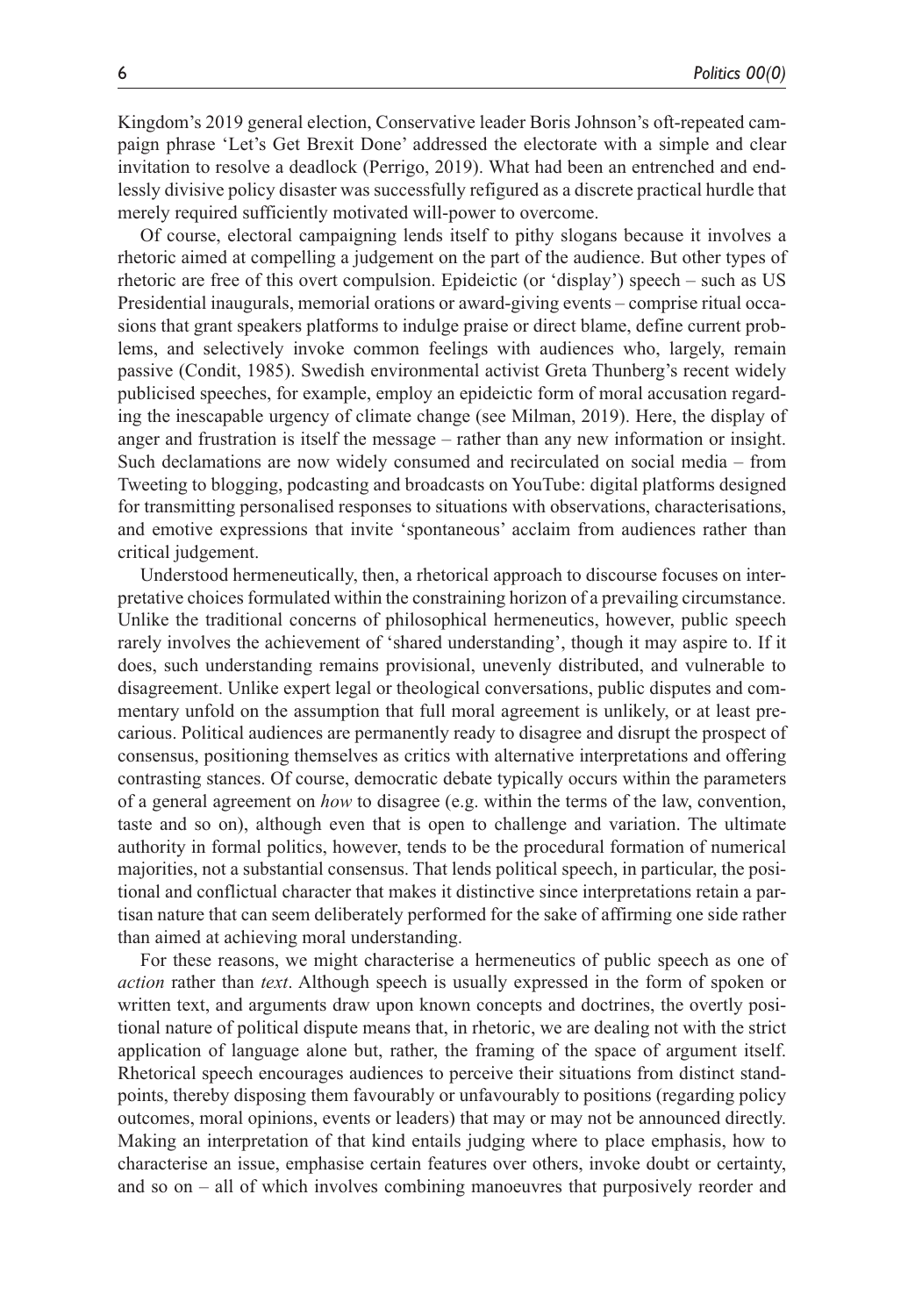subtly transform their objects, rather than simply describing facts or setting out concepts. 'Interpretation' here entails not merely offering a narrative but, rather, *disposing* audiences towards a given meaning of the situation. Rhetoric's interpretive work, we might say, involves dynamic action to shape an audience's confidence about the stance on offer, not always to demonstrate conceptual validity or analytical integrity. That, of course, is why Plato railed against rhetoric since, to him, it appeared more a way to play with feelings and manipulate audience predispositions than to do rigorous philosophy, which reasoned from principles deemed 'eternal'. For others, such as Machiavelli, rhetoric's quality as a form of *doing* politics was precisely what suited it to the public realm (see Fontana, 2009). Far from signalling an offence against the static order of ideas, rhetoric's proclaimed virtue is precisely that it is an activity for turning a situation to one's advantage.

# **Untimely remarks**

If public speech is hermeneutically distinctive in its addressing a practical circumstance, nonetheless it is not exhausted by its situational context, even if rhetorical analysis typically starts from there. A situation is only ever a relatively closed context, unlike a game where various 'moves' are contained within a fixed set of rules that enable degrees of precise calculation. Public and political situations, however, are multifaceted and shifting, forever opening up and closing opportunities for speech, and rarely sealed off from wider, exterior circumstances. Indeed, discourse can itself dramatically alter its own context as certain arguments, ideas, images or vocabularies take hold. By consequence, public speech retains an underlying sense of risk, of acting in precarious conditions where interventions are just as likely to succeed, fail, or have an unforeseen, possibly even detrimental impact. Rhetoric therefore operates not just *in* time but also as a means to *reorganise* time, daring to reorder it so as to make situations amenable to certain kinds of action. In the next section, I will argue that these considerations align rhetoric with what John Caputo calls a 'radical hermeneutics' receptive to the negotiation of conventional interpretations and those that open up to an incalculable future. But first, what does it mean to say that speech has a temporal character?

Although we tend to think of speaking as happening *in* the context of time, or addressing the 'issues of the time', it is also a way to shape time by resetting agendas, foregrounding some opportunities over others, or moving on from past legacies. As well as a response *to* a situation, speech undertakes to transform it, or more precisely, to retrieve possibilities from it that, left unsaid, may otherwise go unrealised. To understand this dimension, we need to think about the relation of language to time, setting aside the commonplace view of speaking as contained within 'objective' or 'linear' time. This is where Derrida's philosophy of deconstruction is instructive.

For Derrida (here following Heidegger), we tend to think of time in terms of 'the present' – that is, as an immediate 'living' moment that, at any time, is directly there before us. Past and future are, in that respect, merely preceding or superseding presents in an infinite linear series. But, Derrida argues, it is impossible to delineate this temporal present without spatially distinguishing it from past and future (or 'non-present') moments. Past and future are never wholly exterior to the present but, rather, non-presences contained within it: there is no pure 'now', no founding 'origin' or a self-same moment that is not marked by differentiation from before or after (see Derrida, 2011). Our measure of time is not therefore strictly neutral or objective but dependent on a 'spatial' inscription that records and thereby inflects it with rhythm, pace, qualities of duration or interruption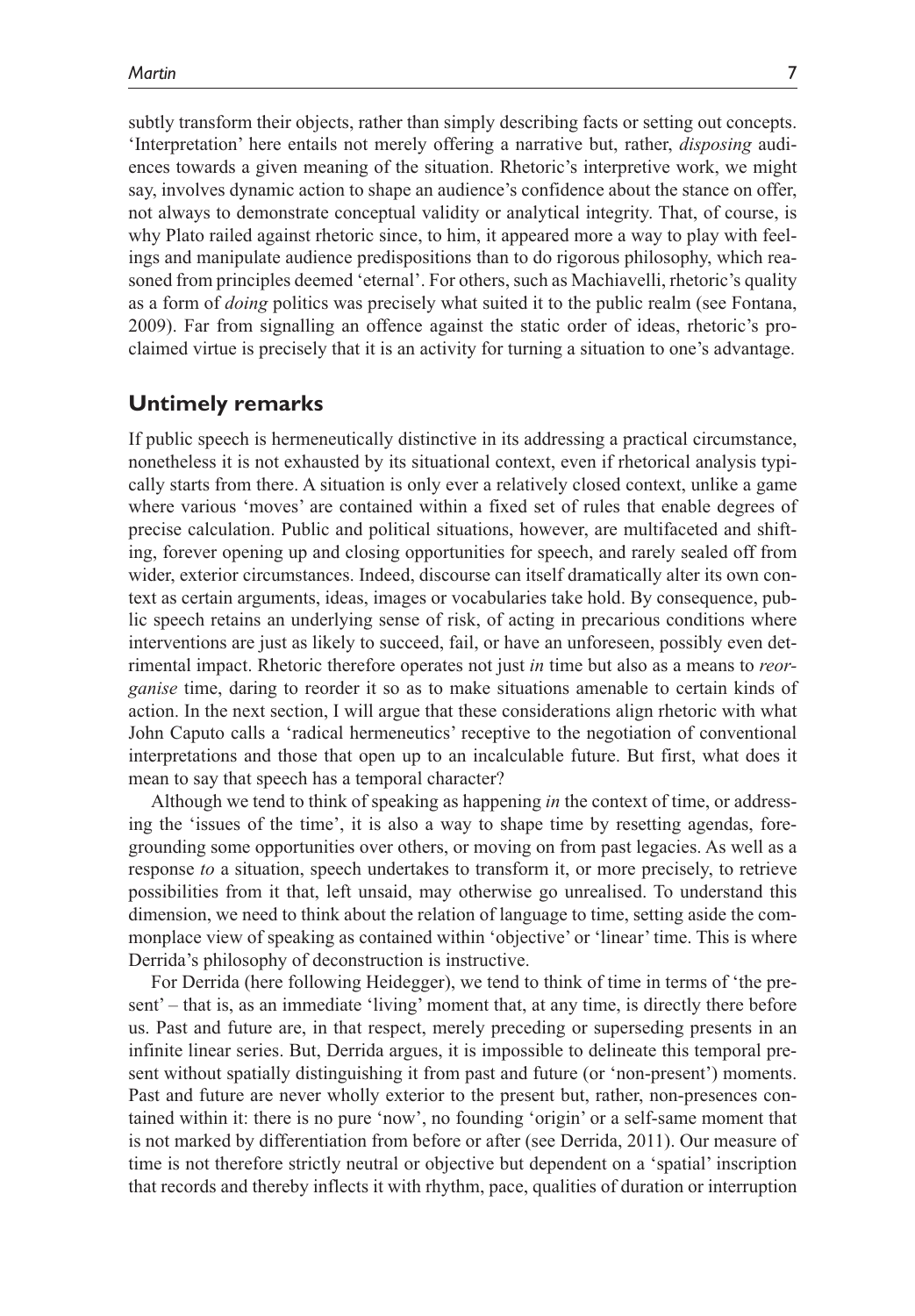that make the present appear by way of what is absent. Rather than a neutral universal backdrop to all events, time is experienced in particular ways through processes – both social and technological – that inscribe it: memorials, recordings, writings, photographs and so on. Deconstruction underscores the inescapable *impurity* of time and all other motifs of self-presence, highlighting how we remain entangled in, and responsible to, legacies of pasts that we can neither fully retrieve nor simply relinquish (see Dooley and Kavanagh, 2007).

If the temporal present is distinguished only by way of marks (such as performed rituals, graphic writing, or other kinds of marks) that effectively 'archive' the moment then, by definition, those marks exceed their original enunciation and expose its meaning in the present to potential alteration: this risk, or exposure to modification, is not external, or accidental, but the very condition of any idea being communicable (Derrida, 1988: 15). Symbols can be received and consumed long after the death of the author and by readers/listeners who are not its original recipients. That is why writing, and other such technologies, are frequently regarded with disdain by western philosophy – because they betray the conceit that meaning arises directly in a pure 'self-presence' such that subsequent repetition or reproduction is a secondary distortion of an original 'living' thought. Derrida's project was precisely the effort to demonstrate that there is never an original presence without language, and so no 'ideal' meaning that is not also subject to the effects of delay, deferral and hence 'distortion' (or 'dissemination') by time. All expression is internally 'haunted' by this exposure to a generic otherness (or alterity) that violates the integrity of identity. To communicate is to engage in a curious interplay of presence and absence that instantiates this intrinsic tension: foregrounding what appears to be an original presence (such as a thought, feeling, or an event) but simultaneously distancing us from it by also making it available for repetition. Philosophers have tried to erase the purported 'corruption' of identity through writing so as to find meaning on a self-identical utterance, memory, or event exempt from the play of signification – in what Derrida refers to as the 'metaphysics of presence', typically revealed in binary thinking that asserts a violent hierarchy between pure and impure (or original and 'supplemental') moments. But deconstruction insists that all self-presence is subject to what he calls 'archi-writing' – the delay and differentiation by marks – rendering any original temporal foundation desirable yet ultimately irretrievable (Derrida, 2011: 73).

Rhetoric shares profoundly in this practice of archi-writing. Whether written or spoken (and public speech typically is both) it seeks to say something about a singular 'now' by way of marks that nonetheless surpass the situation and render its meaning available to re-interpretation at other, later moments. There is, consequently, no situational context that can fully or unequivocally fix the meaning of any utterance or the object it describes – or, as Derrida says, 'a context is always open' (Derrida and Ferraris, 2001: 20. See also Derrida, 1988: 18). Rather than a linear series of discrete, unfolding presents in and about which speakers speak, time (and consequently meaning) is much less stable or coherent. Speech does not simply respond externally to the times but, rather, *intervenes* so as to reorder time itself. It punctuates time in order to confirm, contest or reset priorities, to close off alternative paths of thought and action, to make present or amplify certain aspects of a situation, to indicate urgent threats and thereby set new expectations. Speakers re-inscribe time by altering the frame, insisting on particular priorities, evoking imagery, erasing or minimising alternatives so as to make some issues 'urgent' and exhort us not to 'waste time'. In UK politics, for example, citizens are routinely reminded by politicians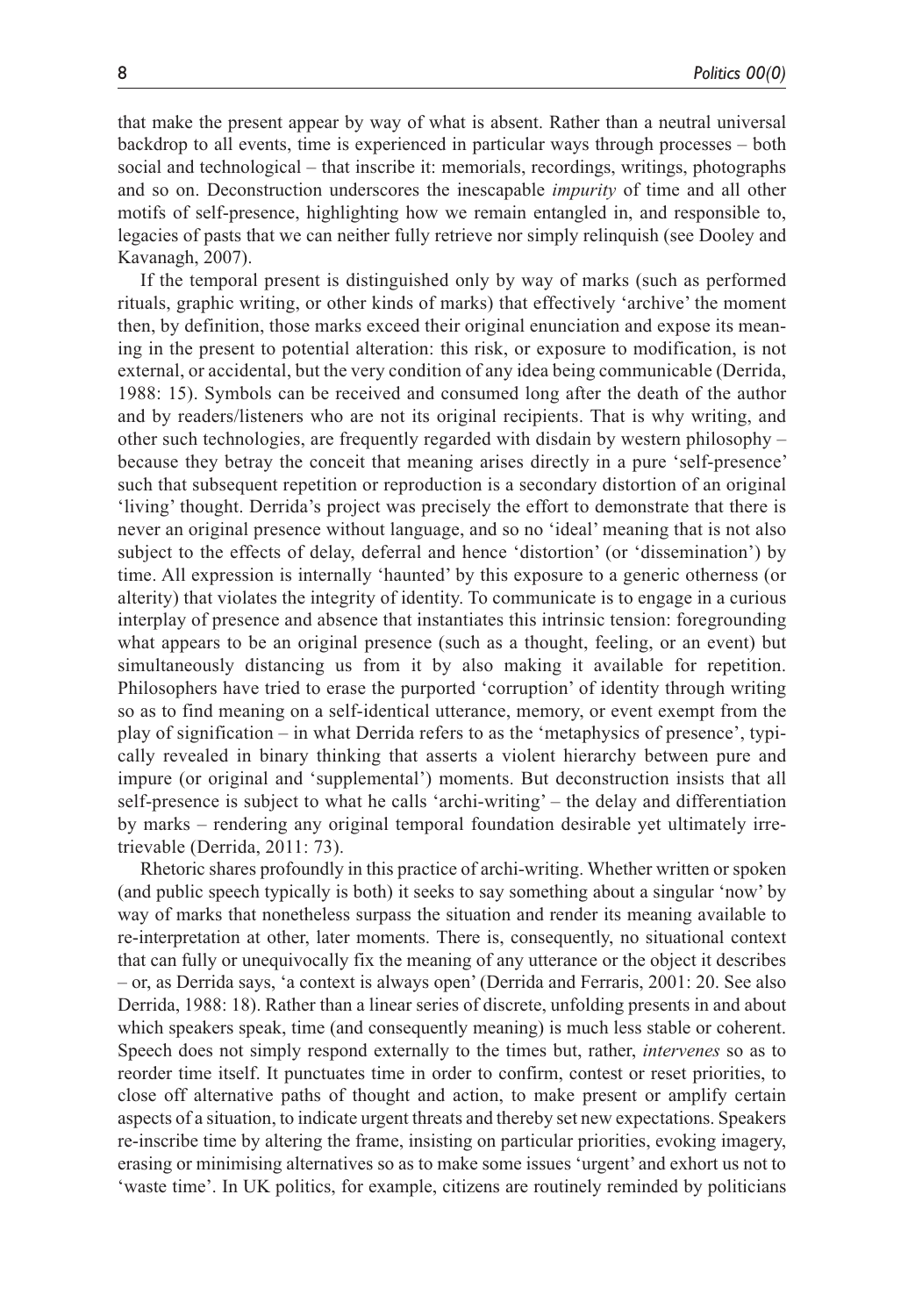at elections that they have one 'last chance to save the NHS', or that referendums instantiate some moment of 'choice for a generation'.

Time in Derrida's (1994: xix) work is 'aporetic'. The living present is always 'noncontemporaneous' with itself; which is to say, it is fractured and dis-adjusted. Or, as he frequently characterises it, following Shakespeare's *Hamlet*: 'time is out of joint'. From this we can further argue that there are, at any instance, multiple overlapping temporalities, figured by numerous forms of inscription: the rhythms of work, leisure, economy, the media, the environment, personal and social health, politics and so on. These are temporal frames – or what Wood (2007) calls 'economies of time' – that enclose certain transformations (such as labour and wealth creation, aging, shifting values) inside repeating processes, but they never cohere spontaneously under one uniform or harmonious logic. Indeed, the aporetic character of time is precisely the condition in which different rhythms, durations, scales and paces in society collide and mutually disfigure each other. What we have called the rhetorical situation may be better understood not as a determining context all contained in one temporal moment or sequence, as Bitzer would have us think, but an 'overdetermined' context in which apparent temporal coherence breaks down and a dramatic uncertainty is introduced.

To think of speech as an intervention to shape time brings to the fore its rhetorical character. Aristotle (2018: 12–13) himself famously divided rhetoric into three 'kinds' differentiated broadly by their relation to time: judicial speech dealt with the past, deliberative speech dealt with the future, and epideictic speech dealt with the present. Each, accordingly, prioritised different persuasive ends (e.g. deciding justice/injustice, expedience, and allocating praise/blame, respectively). These distinctions helped classify common ways that rhetorical interventions manage the aporia of time by rendering its interruption meaningful. We can therefore understand contemporary speech interventions as efforts, in Derrida's terms, to re-mark time by articulating various devices and conventions.

For example, public speech is frequently performed in specific institutional settings set apart from a wider, ongoing situation, in order to comment on that situation. In assemblies, town halls, conference chambers, digital streams and so on, speakers are given a special platform whose local time economy differs from the events about which they talk: a parliamentary session, an evening TV interview, an annual ceremony, a press call, or a statement at a public event. Such settings permit speakers to suspend themselves from the dynamics of the situation with which they are concerned. That way, their 'voices' appear as commentaries and observations that coincide with what they think, permitting them to punctuate the time *as if* from the outside. In so doing, of course, they operate within conventions that are not always visible, appearing as more-or-less 'spontaneous' interventions secure in their own presence. The immediate conditions of speaking nonetheless recede into the background as personalised voices come to the fore: speakers insert themselves within localised economies of time such as parliamentary debates (see Palonen, 2019), after-dinner slots, media cycles, or conference performances to confer degrees of duration, intimacy, impact and so on that permit them, momentarily, to interrupt other economies of time and to figure a sense of urgency. These conditions enable ways of delivering untimely interventions to remark time, displaying what Derrida (2002: 92) calls 'an untimeliness that comes on time'.

Rhetorical strategies are also comprised of linguistic and argumentative techniques that entail a temporal play of presence and absence. In that respect, speech is a way of 'playing for time'. Speeches are structured temporal economies that contain symbolic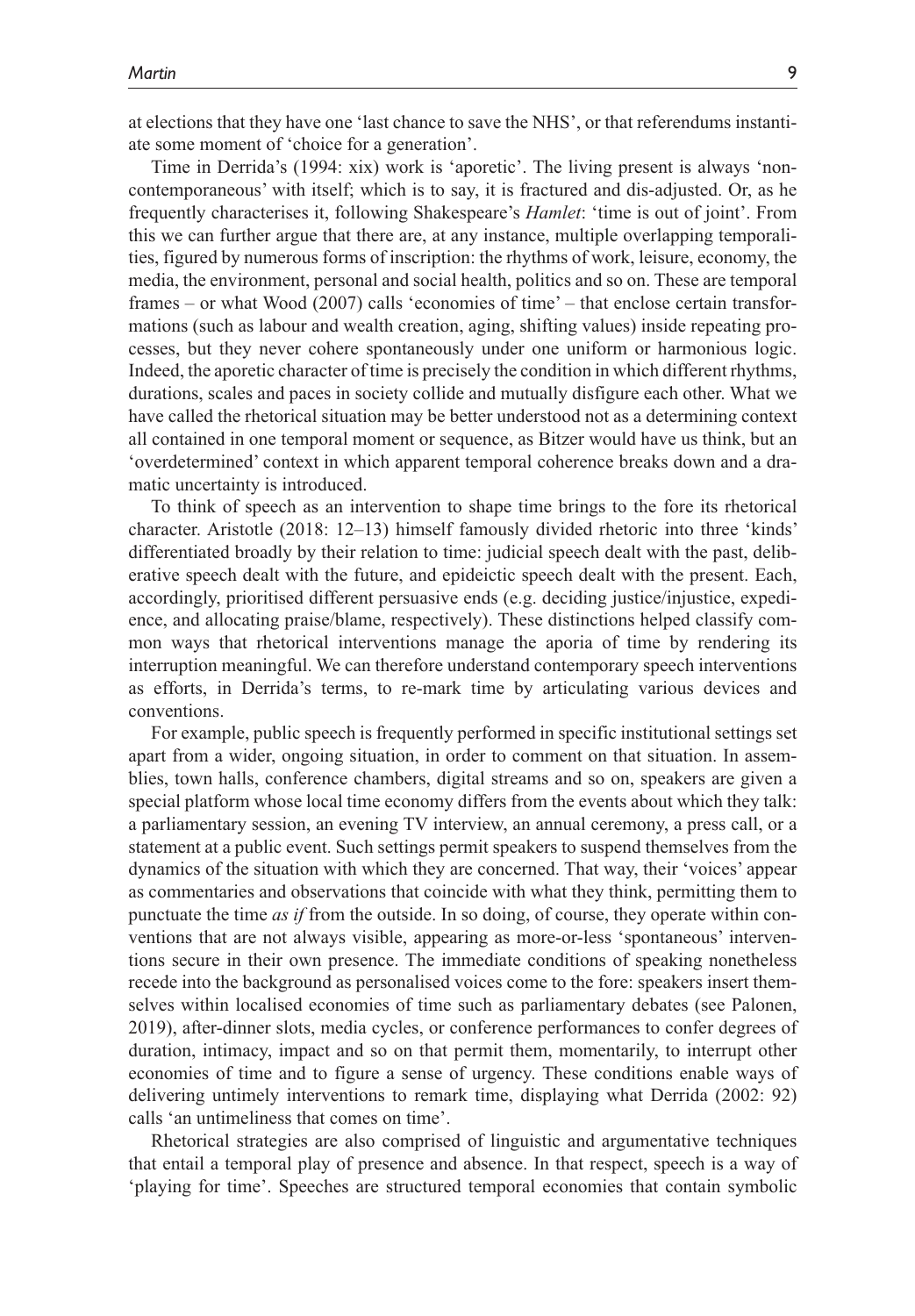transformations in a particular duration and sequence, delaying and deferring their insights by adapting them to a 'genre' of communicating that arranges them according to certain pattern: as direct assertions (the prepared comments made 'in passing' to the media), via observations in dialogue with the situation from which they speak (comments while touring factories or high streets, with ordinary people as a natural audience), or according to a more articulated set of insights, observations, and judgements given a length of time for elaboration (the political interview or set-piece speech). Different genres allow for alternative ways of organising the duration and intensity of speaking, the speed at which a point will be made and the ability to employ devices (such as repetition, aphorisms, or rhetorical questions that invite their own answer) as well as evade criticism.

In all these techniques, speakers not only articulate time through emphasis, delay and repetition; they also work on the audience's memory. Rhetorical history provides archives of say-able and repeatable phrases. Public speaking re-assembles our memory of historic events, established ideas, or attitudinal dispositions by way of recollection in phrases, commonplaces, analogies and other references that prompt and refashion memory. For example, Trump's call to 'Make America Great Again' recycled a previously employed phrase (used by Ronald Reagan in 1980) but also invoked an established nostalgia for American exceptionalism (see Jouet, 2017). The deployment of old and new words, catchphrases and popular cultural references, capture, in a passing instant, echoes of earlier presences. Rhetorical invention rarely involves saying anything utterly novel but, rather, the creative repetition and reworking of known argumentative stances, stories, and phrases that refresh a certain position that then (it is hoped) will be repeated and recirculated by the press and wider audiences. That way, we are provoked into responding to an argument by recollecting through its traces something we remember. Audiences are surprisingly willing to tolerate repetition and cliché in public speeches, particularly when speech is part of a recognised ritual. But even non-ritual speech assembles its components from familiar arrangements and utilises formal devices (such as schemes of repetition or three-part phrases) whose structure an audience will recollect. Rhetoric thus describes a practice of 're-membering' – putting the parts together again in a similar but different form – so as to condense the familiar and the novel in a seamless fashion, as if one's insights sprang effortlessly from common knowledge itself. That way, the fracturing of time is diminished by a momentary glimpse of resurgent presence. It is no surprise, then, that certain speech moments – presidential inaugurals, war time orations, sermonic declarations – are frequently looked upon with an intense nostalgia, casting them as culminating interventions that uniquely 'capture' their times.

# **The promise of speech**

What does it mean for a hermeneutics of public speech that rhetoric is both timely and untimely? I want to argue – following Derrida's lead and by way of John Caputo's radical hermeneutics – that we conceive speech as a practice of 'negotiating' the conventional and the novel. That is to say, a hermeneutics of public speech invites us to grasp its interpretive force in terms of its combined calculation of context and its ethical opening to an incalculable future. Rhetoric is neither purely techniques to manage the immediacy of a situation nor, alternatively, the effort to say something entirely new or different, but an ethical and political practice conjoining the one to the other. The accent here is not on the past or the present but, rather, the future; not a future understood as a set of predictable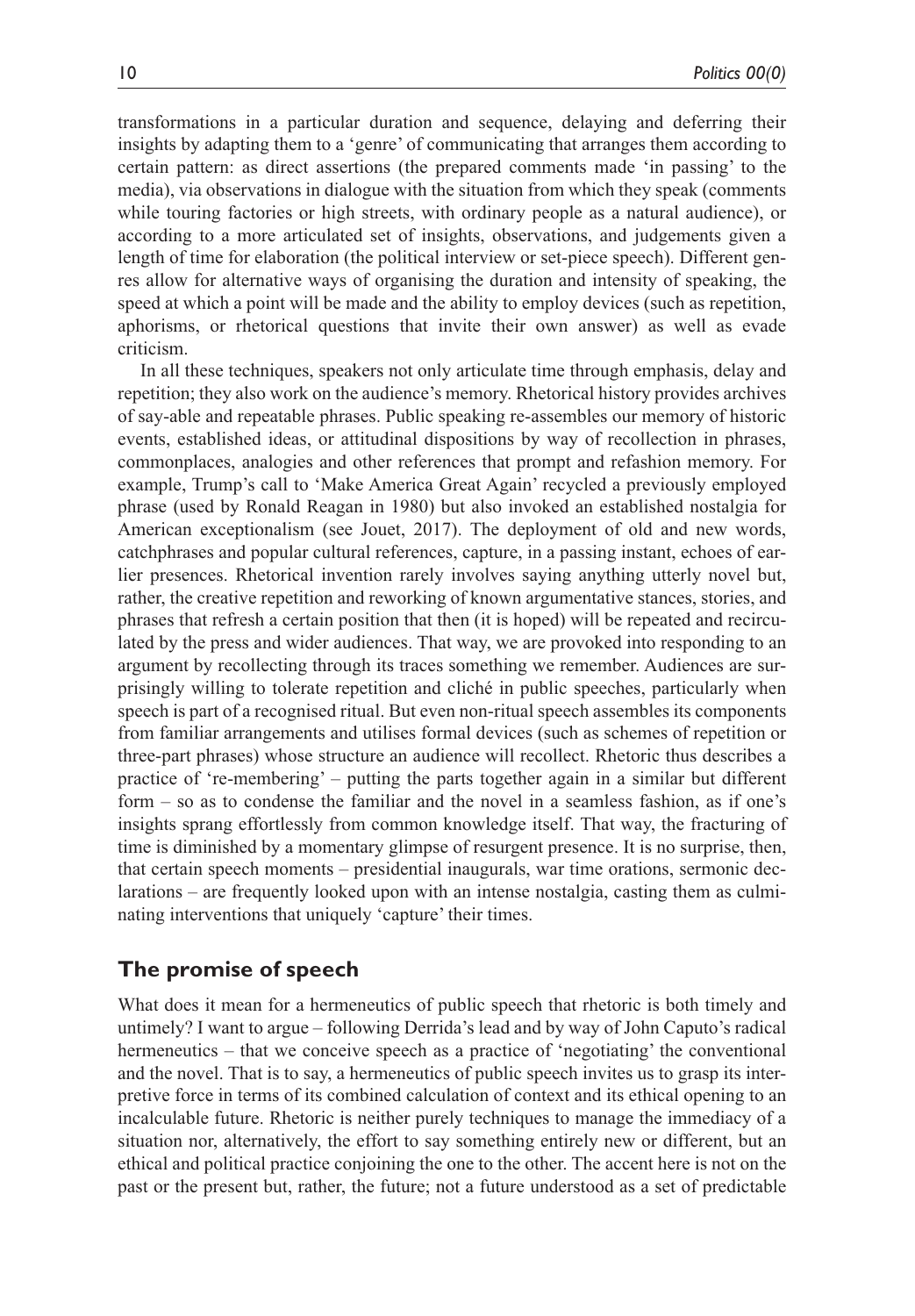circumstances, but the future as such. It is because this future is intrinsically unknowable that decisions have to be made and interpretations ventured. The ethics here are minimal, concerned not with meeting explicit virtuous ends (such as moral agreement or the 'good' of the community) but, rather, an implicit responsibility to prepare for what cannot be known.

John Caputo argues that the temporal instability of meaning stressed by Derrida invites a distinctly 'postmodern' approach to hermeneutics (see Caputo, 1987, 2018). Making interpretations, on this account, is always an encounter with the alterity of the future; what we retrieve from interpretative traditions and conventions will lack purity because they face new and different circumstances. There is no foundation or original truth that is not, in its being recalled under new conditions, exposed to alteration or even corruption. To repeat (an insight, a phrase, an argument, etc.) is to 'repeat forwards', rather than backwards, since every new context will figure conventions anew, if only subtly so. Without absolute anchoring to the past, interpretation enacts a negotiation between convention and the unknown future: 'An interpretation happens in the *space between* the regular and the irregular, the commensurable and the incommensurable, the normalized and the exceptional, the centre and the margins, the same and the other' (Caputo, 2018: 139. Italics in original).

Interpretation, on this account, is always a process of negotiation, of making meaning by opening up to the 'undecidability' of the future – its potential to be otherwise or what Derrida calls 'the coming of the other' – yet without entirely surrendering to it (see Derrida, 2002: 16–17). In the face of social and political uncertainties and our inevitable lack of preparation for whatever situations may arrive, we must calculate with the argumentative and moral resources we have. The recent arrival and spread of the Corona virus around the world, for example, saw a revival among political leaders of the language of 'war', command, technical expertise and collective mobilisation. Yet we also need to discover (or, as rhetoricians put it, 'invent') new arguments, altering – sometimes mildly, sometimes radically – the way we speak and argue. Thus, the response to the virus also renewed a language of national solidarity, state intervention, and public service that, for some leaders, was hard to square with their former faith in markets and self-reliance.

Whereas conventional hermeneutics conceives interpretation largely as a process of retrieval – drawing upon (and so repeating faithfully) traditions of understanding to confront the new – Caputo's radical hermeneutics underscores how the very prospect of the new distorts or transforms inherited traditions from within, altering our sense of being. Derrida's project is neither to refuse the other nor is it, as some have misunderstood, to open up entirely to it. Rather, we are obliged to negotiate inherited truths, positions and phrases in light of what disrupts and fractures their self-evidence. The difference with traditional hermeneutics here is perhaps slight but nonetheless significant. Whereas Gadamer views interpretation from the perspective of the tradition that confronts and eventually reconciles itself to a new understanding, Derrida views it from the perspective of the new that persistently haunts and disrupts tradition.

As Caputo underlines, this small switch in emphasis – from 'pious interpretation' to 'poetic impiety' – nonetheless has important consequences (Caputo, 2018: 140). Assembling meaning rhetorically is never merely the reassertion of cultural norms in new contexts but an active *intervention*, a process of exposing established positions to degrees of disorder and renewal. That is why Caputo insists on interpretation as a risky process, one that cannot ever fully control a situation so much as participate in the destabilisation it brings to convention such that new and different situations might emerge as a consequence.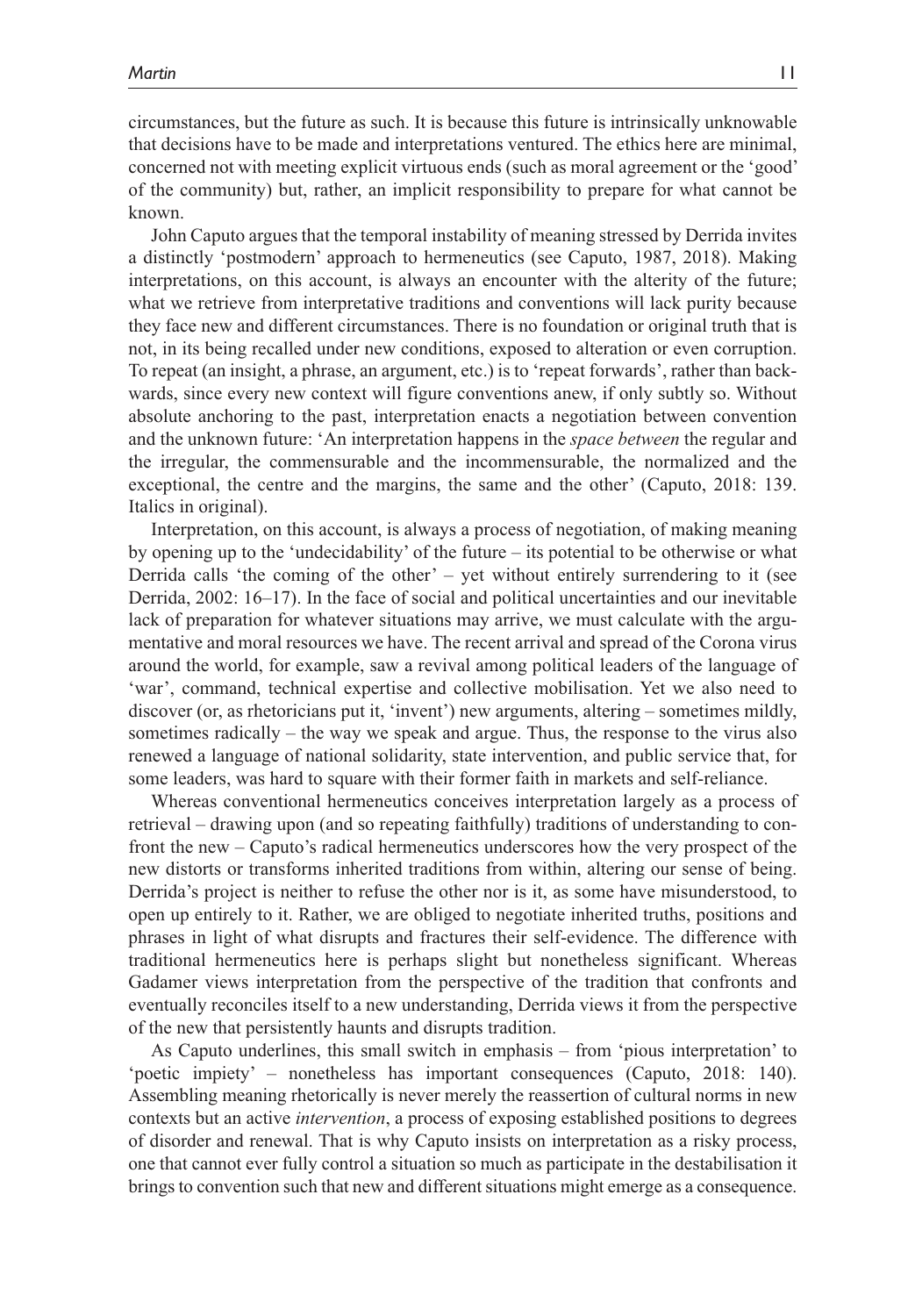Thus, Trump's 'Make America Great Again' was more than mere nostalgia; it gambled on refiguring exceptionalism as a requirement to withdraw from global leadership or progressive goals, not expand them. Public speech, we might say, intervenes by negotiating the conventional and the irregular, with the risk that such intervention will fail, or that the events will turn out differently because of the intervention, or that it will be utterly ineffectual. The risk of rhetoric lies, therefore, in its effort to intervene – not in its faithful 'relaying the facts' or repeating the accepted convention. In this, speakers must calculate in the context of the incalculable.

All 'language acts', claims Derrida (1995: 384), 'entail a certain structure of the promise'. A promise is a commitment to something in the future, but it is a commitment that cannot ever be guaranteed. If a promised act was certain, then it would not be a promise. Promises only work *because* they can fail, be betrayed, or forgotten. The promise has exemplary status for Derrida because, in its affirmation to the other (person, or even oneself) of something to come, it instantiates the negotiation of a future. When that future comes, its trace then holds us to a past commitment, in what Derrida (2002: 50) describes as a 'fabulous retroactivity'. All speech involves this retroactive structure because, by necessity, its traces transmit across time. As we have seen, such traces are precisely what rhetorical enquiry explores: styles and schemes of argument that carry meaning beyond the moment of its enunciation, conjoining us with something of the past in our new circumstances.

Now, if all speech and writing contain this 'promissory' quality (i.e. it can all be repeated at a later date), public speech routinely makes an explicit, thematic point of it: think of Martin Luther King Jr's reference to the 'promissory note' in his 1963 speech in Washington DC. Political campaigns and debates, party manifestos, public ceremonies, and so on, involve modes of speaking that, in various ways, explicitly commit speakers (and, by implication, their audiences) to a future that they cannot actually guarantee. Indeed, it is *because* they cannot guarantee the promise will be kept that the formulation of speech carries such force; the words momentarily incarnate the gesture they enact, and often come to be the tangible token of the sentiment (hence even Churchill's 'we will fight them on the beaches' retains its force as the trace of a moment most people cannot recall). Rhetoric is filled with such tokens to help usher in the future. It is here that the negotiation between the calculable and the incalculable takes place. Promises are always qualified, either explicitly or implicitly: 'vote for me and I give you my word to make things better', 'Accept this reasoning and you'll see the consequences of my opponent's error', 'Have faith and you'll get the reward', and so on. Inevitably, the promise is entangled in a calculation by being delivered in a particular way to and for particular audiences.

This entanglement of the calculable and incalculable is partly why political speech can be so disappointing and infuriating – the immediate calculation (for advantage, or even mere caution) is sometimes all too visible and the promise seems half-hearted or, alternatively, promises accumulate wildly and fail to be credible and, eventually, are reneged upon. Democratic politics, which enable substantial opportunity for speaking and hearing speech, are likely to encourage calculations that allow parties and politicians either to gamble on hyperbolically overstating their commitments to change or, alternatively, to avoid risks by remaining dully pragmatic and short-termist. In such conditions, it is not surprising to find the language of politics filled with evaluative terms that indicate the centrality and precariousness of promising to its discourse: 'trust', 'responsibility', 'betrayal', 'deception' and so forth.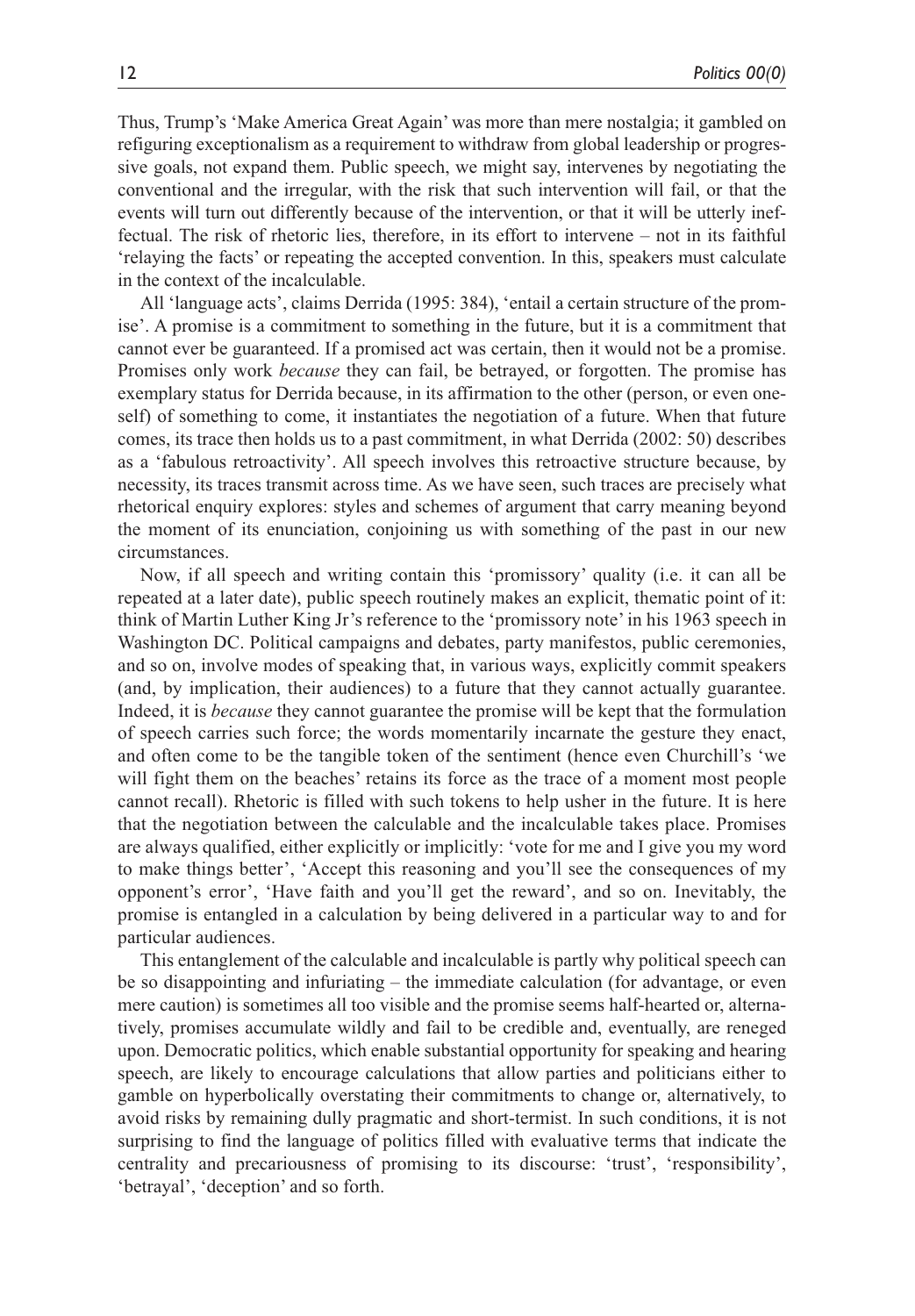But the promise of speech is not strictly about actual futures but about the future as such (or what Derrida calls the 'absolute future'). That is, it concerns the future as an unknowable dimension of the present, a future that is constantly coming. Overt promises and commitments play on the prospect of futures that can be concretely described, anticipated and realised, that is, made genuinely present. But the promise that *inheres in* speech (whether or not presented as an overt promise, a threat, or even as a refusal to promise) is not the indication of some state of affairs whose realisation will or not become fully present. In itself speaking enacts a responsibility – that is, a 'response'-iveness – to the very otherness of the situation, to welcome it in one form or another (if only as an utter disaster or disappointment). Trump's rhetoric, for example, makes a regular commitment to the idea of contemporary America being in perilous decline, or what in his Inaugural he dubbed 'American carnage' (Trump, 2017). How one chooses one's words, then, involves a choice about how to take up the promise that speaking affirms simply as language. What matters here is not only the character of the outcomes that one promises (however realistic or idealistic) but, as an interpretive act, how any enunciation sustains (or not) an opening to the future – for example, by affirming or refusing it, offering some qualified or deferred response, providing a new vocabulary or even by avoiding classifying it rigidly in advance (see Derrida, 1989: 84–86). A negotiation is an ethical commitment to the future but one that is rhetorically formulated – for instance, as a threat, danger, tragedy, or as an opportunity, relief, or opening – and that shapes how audiences themselves may choose to confront the future.

It is all too easy to dismiss politicians and public speakers for being 'all talk' yet such resignation only ever returns us to an urgent desire for more promises since, for all our righteous indignation at the failings of public discourse, we cannot avoid facing an unknown future. Rather than dismissing speech as such or, alternatively, seeking to replace it with the expert or bureaucratic management of policy, we might choose to reflect on how rhetorical negotiation operates in any instance. A hermeneutics of public speech alerts us to the way situations are interpreted simultaneously through political calculation and gestures of ethical responsibility.

# **Conclusion**

What, then, is the peculiar advantage of rhetorical enquiry? I have argued that its distinctiveness over other approaches to discourse lies in a hermeneutical attention to the concrete ways public speech practically assembles meaning. There are two key aspects to this.

First, the focus is on speech as a response to a particular situation. The situation that gives rise to speech also conditions what can be said and how. Rhetorical enquiry explores the ways this unfolding, proximate context is addressed (or interpreted) and so it invites appreciation of the singularity of the moment that gives any discourse its distinctive weight and force. Of course, wider questions can and should be asked about the social conditions of rhetoric and the struggles and power relations they articulate. But rhetorical enquiry's attention to this singularity permits us to regard such conditions, struggles and relations as entailing precarious choices open to inflection and strategic revision.

Second, rhetorical analysis is attuned to its situation as an opening to the future. Speakers are always 'doing things with words' because situations are never closed-off contexts. Rather, as I have tried to argue by reference to Derrida and Caputo, they are evolving conjunctures of fractured temporality. We speak so as to shape situations, not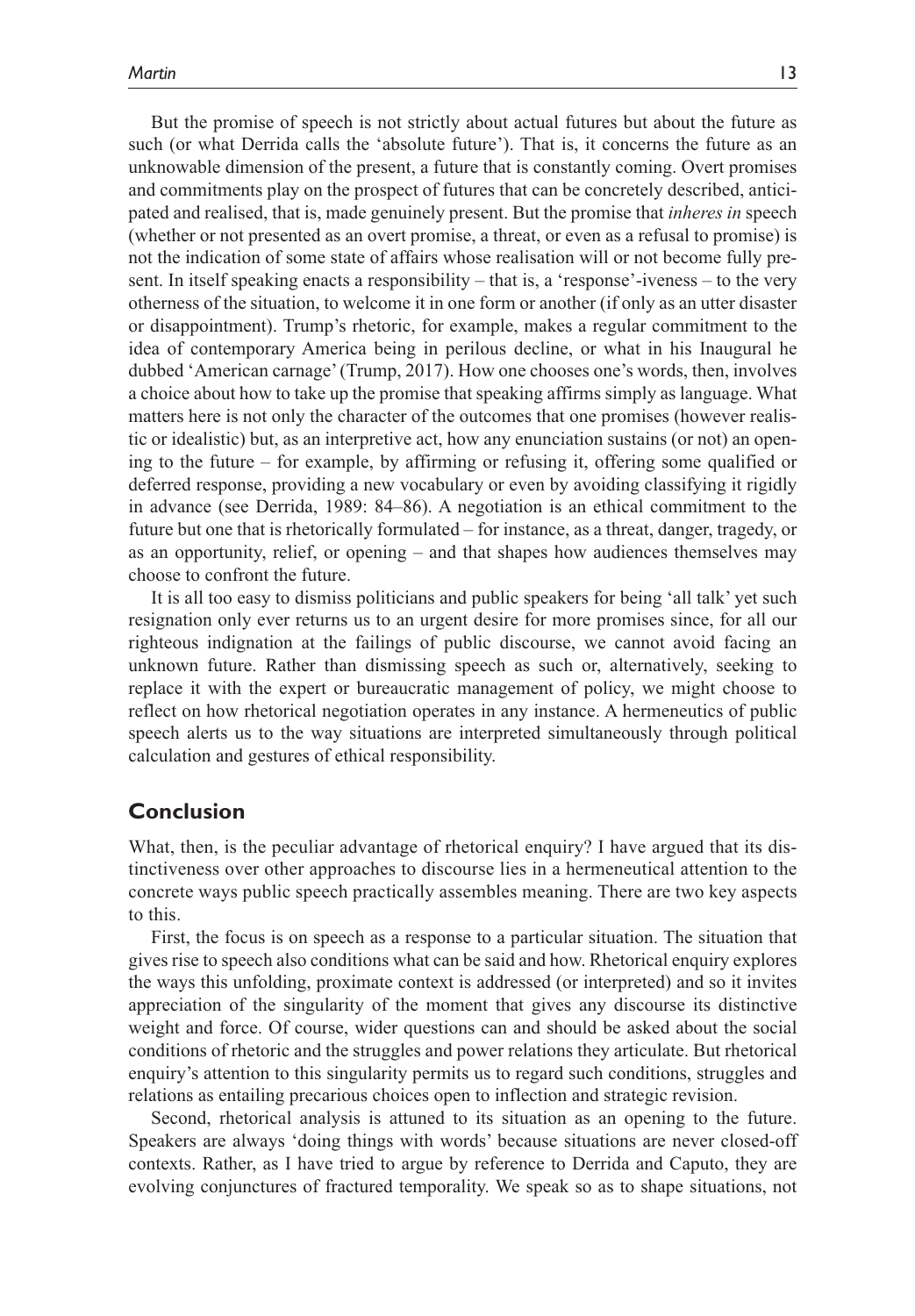merely to describe them. Speakers may frequently be calculating, but they undertake varying degrees of risk in venturing interpretations, deploying temporal qualities of delay and distance to negotiate an incalculable future. That is not to say, of course, this is always done effectively or responsibly. But unlike discourse theories that invest greatly in the idea of critique (i.e. in 'revealing' the contingency and partiality of speech and thought), rhetoric's hermeneutics is not one of suspicion but, rather, action. It invites us to ask the ethical question of how and how well speech prepares its audiences for situations to come.

#### **Funding**

The author(s) received no financial support for the research, authorship, and/or publication of this article.

#### **Note**

This paper was first presented at the UK Political Studies Association conference in Nottingham in 2019. I am grateful to the participants on the panel at which it was given, to Peter Rees, Luis Martin, Sofia Hatzisavvidou, and to the journal's reviewers for their comments on earlier drafts.

### **ORCID iD**

James Martin **D** <https://orcid.org/0000-0001-9944-5517>

#### **References**

Aristotle (2018) *The Art of Rhetoric* (trans. Wakefield R). Oxford: Oxford University Press.

- Bitzer LF (1968) The rhetorical situation. *Philosophy and Rhetoric* 1(1): 1–14.
- Caputo JD (1987) *Radical Hermeneutics: Repetition, Deconstruction, and the Hermeneutic Project*. Bloomington, IN: Indiana University Press.
- Caputo JD (2018) *Hermeneutics: Facts and Interpretation in the Age of Information*. London: Pelican.
- Charteris-Black J (2014) *Analysing Political Speeches: Rhetoric, Discourse and Metaphor*. London: Palgrave Macmillan.
- Condit MC (1985) The functions of epideictic: The Boston massacre orations as exemplar. *Communication Quarterly* 33(4): 284–299.
- Derrida J (1988) *Limited Inc*. Evanston, IL: Northwestern University Press.
- Derrida J (1989) How to avoid speaking: Denials. In: Coward H and Foshay T (eds) *Derrida and Negative Theology*. Albany: State University of New York Press, pp.73–136.
- Derrida J (1994) *Specters of Marx: The State of the Debt, the Work of Mourning & the New International*. London: Routledge.
- Derrida J (1995) *Points. . .: Interviews, 1974–1994* (ed. Webber E, trans. Kamuf P). Stanford, CA: Stanford University Press.
- Derrida J (2002) *Negotiations: Interventions and Interviews, 1971–2001* (ed. and trans. Rottenberg E). Stanford, CA: Stanford University Press.
- Derrida J (2011) *Voice and Phenomenon: Introduction to the Problem of the Sign in Husserl's Phenomenology* (trans. Lawlor L). Evanston, IL: Northwestern University Press.

Derrida J and Ferraris M (2001) *A Taste for the Secret* (trans. Donis G). Cambridge: Polity Press.

Dooley M and Kavanagh L (2007) *The Philosophy of Derrida*. Stocksfield: Acumen.

- Fairclough I and Fairclough N (2012) *Political Discourse Analysis: A Method for Advanced Students*. London: Routledge.
- Felski R (2015) *The Limits of Critique*. Chicago, IL: The University of Chicago Press.
- Finlayson A (2006) 'What's the problem?' Political theory, rhetoric and problem-setting. *Critical Review of International Social and Political Philosophy* 9(4): 541–557.

Fontana B (2009) Rhetoric and power in Machiavelli. *European Journal of Political Theory* 8(2): 263–274.

Freeden M (1996) *Ideologies and Political Theory: A Conceptual Approach*. Oxford: Clarendon Press.

Gadamer H-G (1989) *Truth and Method*, 2nd revised edn. London: Continuum.

Grondin J (1994) *Introduction to Philosophical Hermeneutics*. New Haven, CT: Yale University Press.

Habinek T (2005) *Ancient Rhetoric and Oratory*. Oxford: Blackwell.